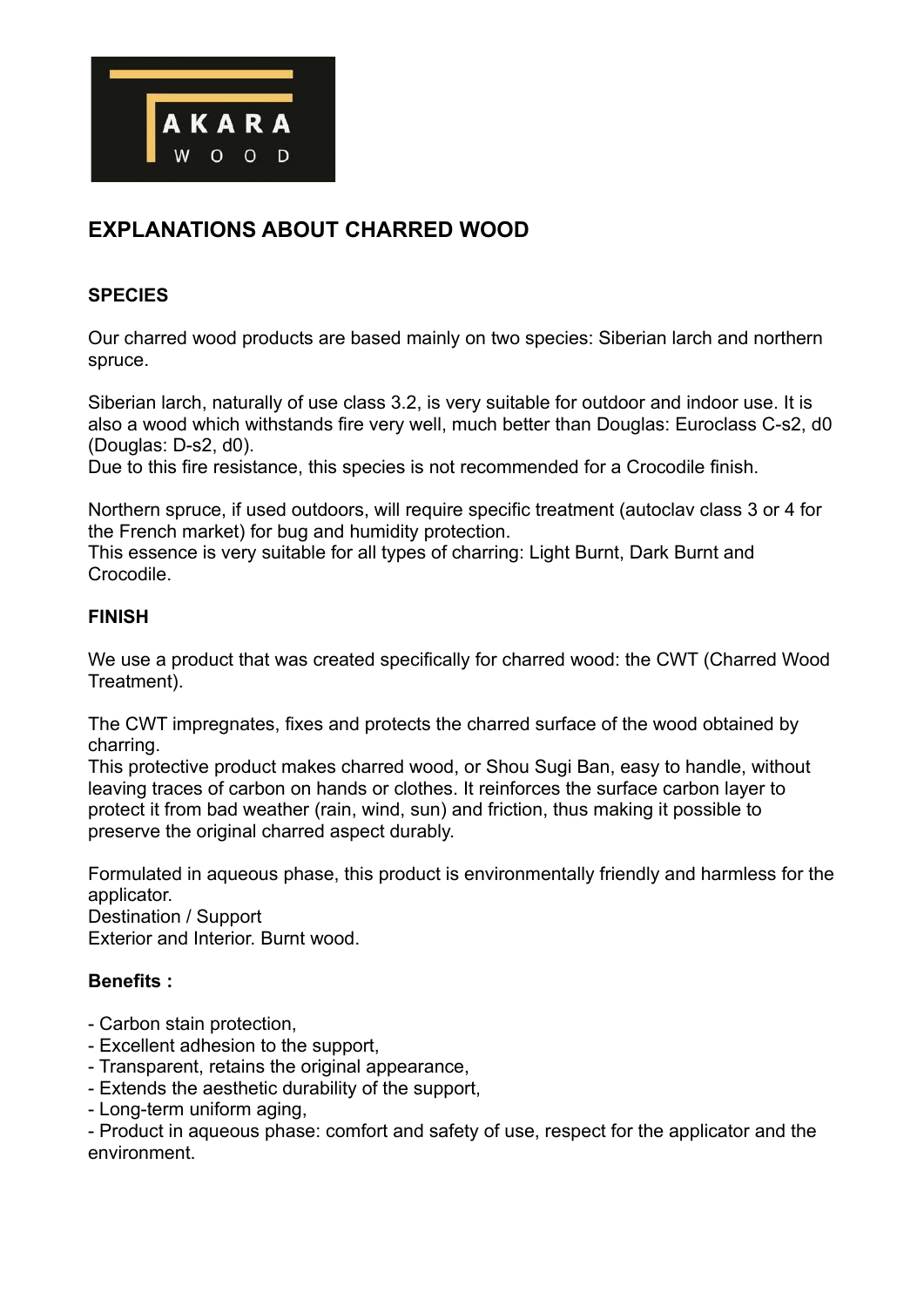## **Environmental characteristics:**

- Formulated in aqueous phase,
- Not harmful to human health and the environment

#### **Remarks**

Unlike many coatings (varnishes, stains or paints) and especially those based on epoxy used for the protection of charred wood, the product we use has the advantage of being flexible and do not "brittle" in the time.

Composed of an assembly of binders with complementary properties, the chemical nature of the main binder and the presence of anti-UV in its formulation ensure that its flexibility is maintained over time.

The dimensional variations of the support on which this product is applied have no effect on its grip qualities.

Combined with its high impregnation power, it retains all its qualities of adhesion which allows it to adapt to the movements of wood when it is subjected to strong variations in humidity.

Thus, there is no unsightly aging caused by the deterioration of the coating itself.

*The finishing products used by our competitors are film-forming and do not permeate the charred area in depth. This results in rapid leaching of the charred area due to bad weather or detachment of the film due to moisture infiltration from the healthy part.*



*The CWT permeates the charred part deep down up to the sound wood. The homogeneity thus obtained associated with the adhesion capacities of the product guarantees a very good resistance to bad weather, infiltration and friction.*